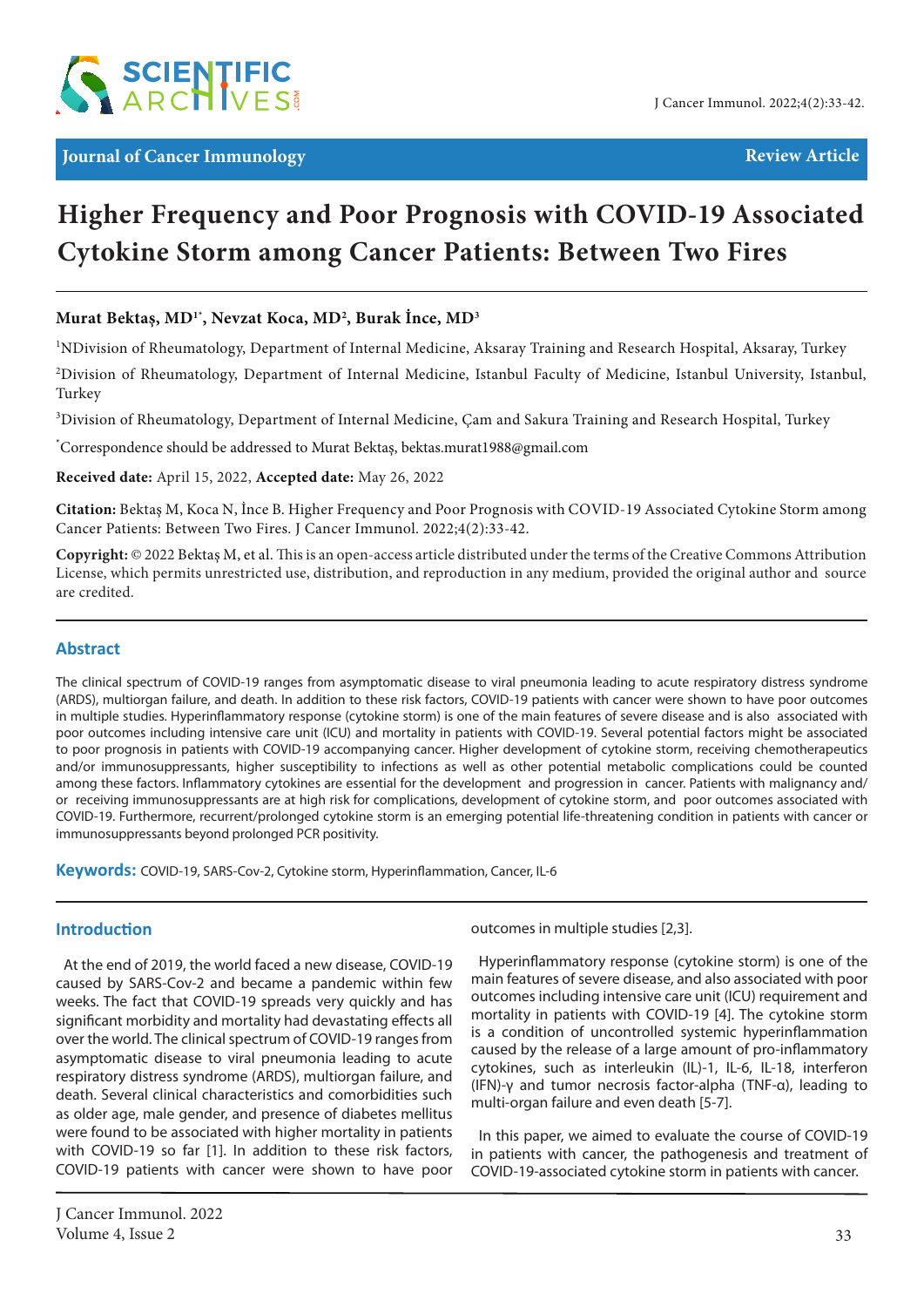#### **Immune Mechanism of Severe COVID-19 and COVID-19-Associated Cytokine Storm Inflammasome and COVID-19-Associated Cytokine Storm**

In COVID-19, SARS-Cov-2 binds to angiotensin-converting enzyme type 2 (ACE2) receptor which is particularly expressed along with the virus S protein priming protease TMPRSS2 [8], leads to the release of viral ssRNA and binding to pattern recognition receptors (PRRs). Among the PRRs, three major receptors are involved in viral infections; Toll-like receptors (TLRs), retinoic acid-inducible gene I (RIG-I)-like receptors (RLRs), and nucleotide-binding oligomerization domain (NOD)-like receptors (NLRs) [9]. Binding of SARS-Cov-2 viral ssRNA to TLR 7-8 stimulates nuclear factor-kappa B (NF-κB) with activation of the JAK-STAT pathway and production of several proinflammatory cytokines such as type 1 IFN (alpha and beta), IL-6, TNF-α and others [10]. IFN pathway is essential to eliminate viral RNA thereby termination of viral infection. Insufficient or delayed type 1 IFN response, especially in some circumstances such as immunosuppression, presence of cancer, or some genetic alterations (such as TLR 7 polymorphisms) causes defective clearance of viral RNA and leads to cytokine storm in patients with COVID-19. Low levels of type 1 IFN but higher levels of TNF-α and IL-6 produced by dendritic cells (DCs) infected with SARS-CoV have been revealed in one study and support this hypothesis [11]. Delayed type 1 IFN signaling was shown in mice with lethal SARS-CoV infection with the increase in viral titers and excessive inflammatory response [12]. This mechanism may explain higher frequency of cytokine storm s as well as poor outcomes in such patient groups.

There is also another important pathway in the pathogenesis of COVID-19-associated cytokine storm. Recent evidences showed that SARS-CoV-2 also activates an intracellular multiprotein complex which is called '*inflammasome'* after binding TLRs. Inflammasomes present in innate immune cells such as neutrophils, macrophages, and DCs and have an essential role in the host defense against microorganisms including viruses. The inflammasome is coordinated by the NLRP3 sensor (Nucleotide-binding oligomerization domain [NOD], Leucin e-rich Repeat, Pyrin domain, adaptor protein ASC, as well as the effector protein caspase 1) and also drives cleavage of pro-IL-1β by caspase-1, followed by the production of active IL-1β [13]. There are several rheumatologic conditions associated with inflammasome activation and higher IL-1β production such as Familial Mediterranean Fever (FMF), gout, adult-onset still disease (AOSD) [14] as well as hyperinflammatory circumstances such as macrophage activation syndrome (MAS), hemophagocytic lymphohistiocytosis (HLH) [15].

Viral genomic material and virus-induced Type I IFNs activates inflammasome and pyroptosis in many RNA virus infections [16]. Higher levels of IL-1α and IL-1β were shown in patients with COVID-19 compared to healthy controls [17]. Additionally, activation of NLRP3 inflammasome was observed in patients with severe COVID-19 with higher levels of inflammasome products such as caspase 1, IL-1β, and IL-



J Cancer Immunol. 2022 Volume 4, Issue 2 34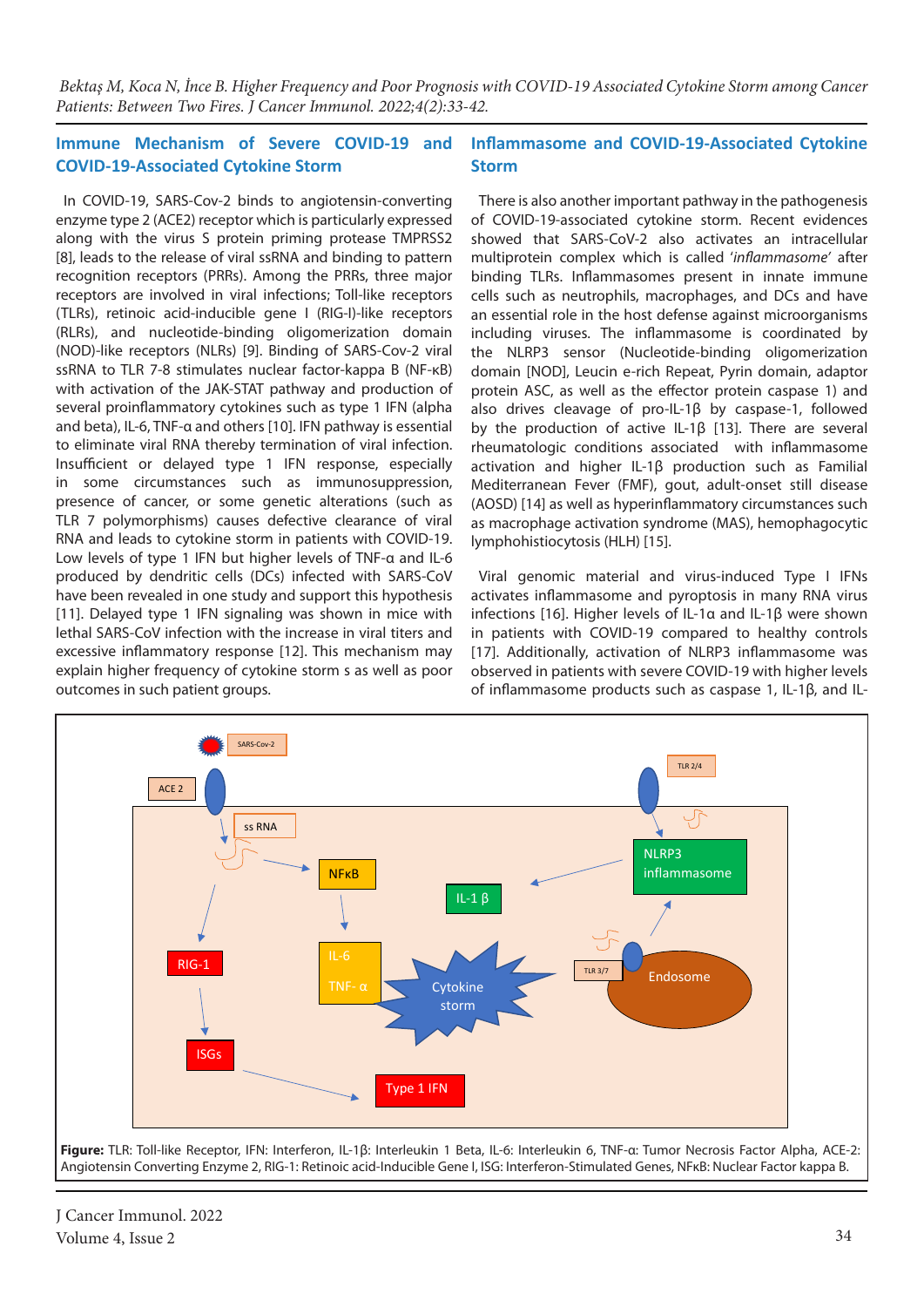18 [18,19]. Considering the resemblance of inflammatory phenotype in HLH and MAS with COVID-19-associated cytokine storm, inflammasome and relevant cytokines are thought to have an important role in severe COVID-19. Immunopathogenesis and development of cytokine storm in COVID-19 was summarized in the **Figure**.

# **Cancer and COVID-19**

Several potential factors might be associated to poor prognosis in patients with COVID-19 accompanying cancer. Higher development of cytokine storm, receiving chemotherapeutics and/or immunosuppressants, higher susceptibility to infections as well as other potential metabolic complications could be counted among these factors. In Mengyuan Dai et al. study in 2020, higher COVID-19 disease severity, higher secondary infection rate, and higher mechanical ventilation, as well as mortality rate, were observed in patients with COVID-19 accompanying cancer compared to the others [20]. In this study, higher mortality was also established among cancer patients, especially in patients with hematological cancer and receiving chemotherapeutics. Additionally, a higher mortality rate in patients who received immunotherapy compared to chemotherapeutics was a remarkable finding in the former study emphasize the crucial role of the underlying immune pathogenesis in COVID-19-associated cytokine storm. Beside the other risk factors such as genetic and demographic features, the level of immunosuppression may have important role in the development of COVID-19-associated cytokine storm in patients with cancer. Higher frequency of COVID-19-associated cytokine storm in patients with hematological cancer compared to other malignancies as well as in patients with receiving chemotherapies compared to those had not, support this hypothesis. In another observational study from China mortality was two times higher in patients with cancer [21]. In this study, receiving anti-tumor treatment within 14 days had an increased risk of developing severe events (Hazard ratio [HR] = 4.079, 95% Confidence interval [CI]: 1.086– 15.322, *p*=0.037) [21]. Poor outcome in patients with COVID-19-accompanying cancer compared to those had not was (39 % vs 8 %; p=0.0003, respectively) also established in Liang et al. study in 2020 [22]. Furthermore, anti-tumor treatment was also associated with severe disease course in this study (odds ratio [OR] 5·34, 95 % CI 1·80–16·18; *p*=0·0026).

Inflammatory cytokines are essential for the development and progression in cancer. High cytokine levels produced by tumor or stromal cells (IL-1β, IL-6, TNF, IL-8, IL-17 ) are associated with advanced stages of breast, prostate, and colon cancer [23,24]. Among these cytokines, IL-6 is important with its role in immune regulation and autoimmunity as well as cancer development. Blocking IL-6 is effective in several immunemediated diseases such as rheumatoid arthritis, AOSD, and large vessel vasculitis [25-27]. The mechanisms of IL-6 in tumorigenesis are promoting enhanced survival of cancer

J Cancer Immunol. 2022 Volume 4, Issue 2 35

cells, increased angiogenesis, and inhibition of CD-8 T and NK cell functions [28-30]. The close association between IL-6 and cancer development was established in several cancers such as lymphomas, multiple myeloma, and solid tumors [31-33]. Moreover, promising results exist in several cancers such as myeloma and Castleman's disease with IL-6 inhibitors such as tocilizumab [34,35]. Furthermore, the efficacy of IL-6 blocking was established in cytokine release syndrome (CRS) secondary to chimeric antigen receptor T cell (CAR-T cell) treatment in patients with hematological cancer [36]. These results emphasize the crucial role of IL-6 for the development of cancer, especially in hematological malignancies such as myeloma, lymphoma, and Castleman's disease. IL-6 is also the main stimulator of STAT3, which has an important role in inflammation and oncogenesis together with NF-κB, which can activate the IL-6 amplifier [37]. This positive feedback loop is related to an increase in various proinflammatory cytokines and could be one of the main targets in the treatment of COVID-19 induced hyperinflammatory state. Higher cytokine levels are also shown during chemotherapy and radiotherapy in patients with cancer [38]. Additionally, it was shown that higher IL-6 and TNF-α levels secondary to cytostatic or targeted treatment were associated with higher mortality among hospitalized non-COVID-19 cancer patients [39]. The immune response triggered by antigens resulting from lysis of tumor tissue after cytotoxic therapy may explain the hyperinflammation as well as poor prognosis of COVID-19 in these patients. On the other hand, further studies are needed to clarify this issue.

### **Immunosuppression and COVID-19**

 At the beginning of the pandemic , the prognosis and course of the COVID-19 in patients receiving immunosuppressants was one of the major concerns among immunocompromised patients. After this uncertainty, there has been growing evidence of poor outcomes including higher hospitalization, the need for ICU admission, and mortality in patients receiving immunosuppressants such as corticosteroids, azathioprine, and mycophenolate mofetil as well as several biologic therapies [40,41] . In Akama-Garren et al. study in 2021, prior immunosuppressive therapy (30 % vs 17 %; p=0.036) was associated with higher mortality in patients with COVID-19 [42]. Among biological drugs, rituximab has the highest risk for poor outcomes in COVID-19 both in patients with immunemediated diseases and hematological cancer [43]. Impaired antibody response and defective clearance of SARS-Cov-2 with immunosuppressants, especially rituximab are the main possible mechanisms of poor outcomes in these patients. In a large study of 1090 patients with inflammatory rheumatic diseases who were evaluated for COVID-19, those who received rituximab therapy developed more severe infections and needed longer hospitalization [43]. Chronic immune stimulation by prolonged SARS-Cov-2 RNA leads to higher production of proinflammatory cytokines and therefore development of severe disease course as well as cytokine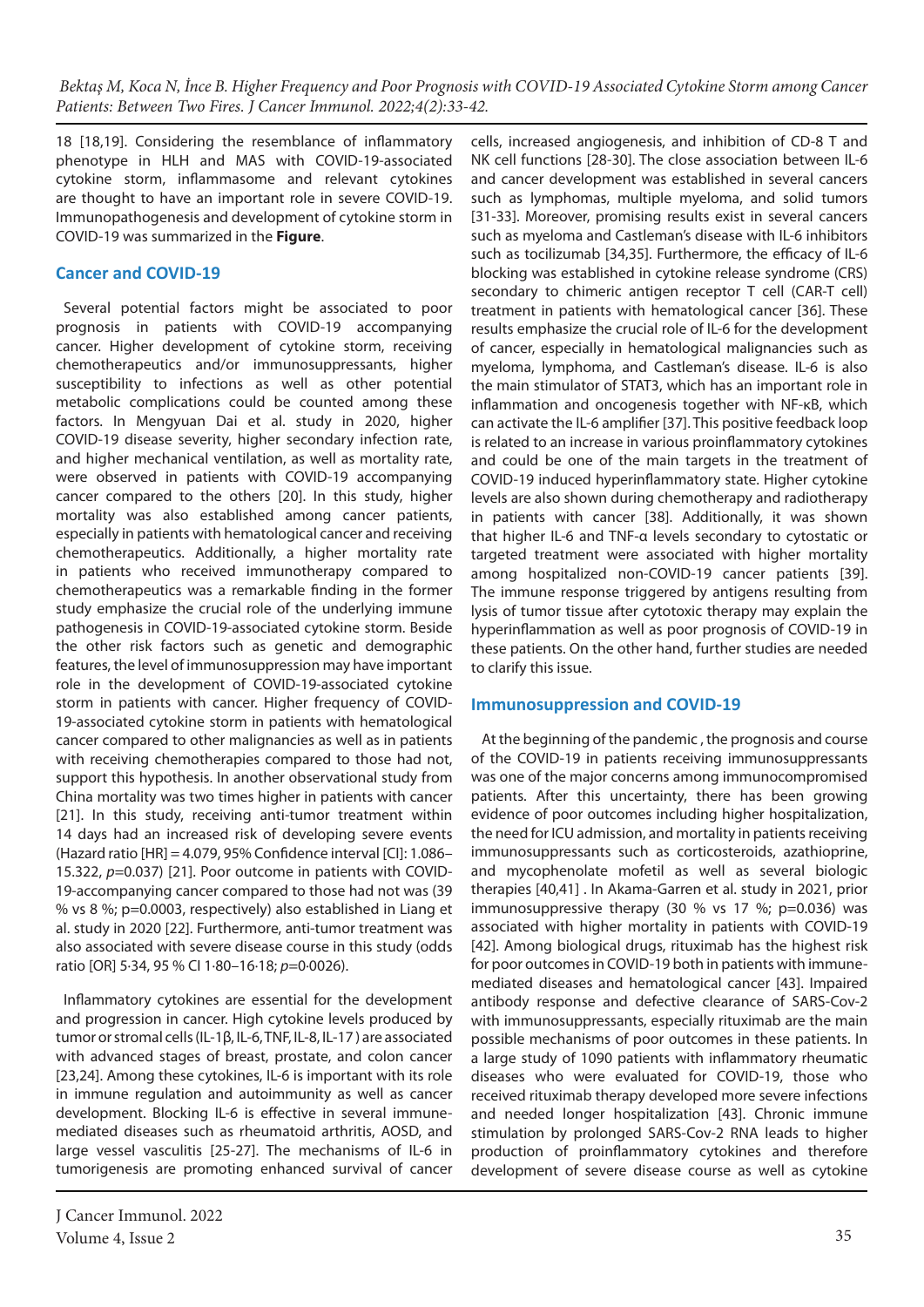storm in immunocompromised patients. Several case reports revealing poor outcome in patients receiving rituximab supported this hypothesis [44,45]. Although prolonged PCR positivity is well known among immunocompromised patients [46] there are few cases of symptomatic COVID-19 recurrence [47-51]. On the other hand, relapsing or prolonged cytokine storm in these patients is unclear. Recently we published a case of chronic lymphocytic leukemia patient receiving rituximab together chemotherapies who developed recurrent/prolonged cytokine storm after a dramatic response to steroid and tocilizumab [52]. While the patient had a good response to tocilizumab initially, after recurrence of cytokine storm high dose intravenous anakinra was not effective. These findings emphasize that recurrent/prolonged cytokine storm in patients with COVID-19 may occur especially in patients with cancer or on immunosuppression. Ye et al. study in 2020 also revealed a possible viral reactivation in 5/55 (9.1%) discharged patients previously diagnosed with COVID-19 [53]. Four of these five patients were symptomatic and also COVID-19 recurrence was associated with immunosuppression in this study. Moreover, recurrent COVID-19-associated cytokine storms in immunosuppressive patients was also described in other case reports [54,55]. In light of these results, close followup of immunocompromised patients, especially receiving rituximab and/or chemotherapeutics should be considered in patients with COVID-19.

# **Treatment of Cytokine Storm**

#### **Glucocorticoids**

Glucocorticoids (GC) are nonselective immunosuppressive agents and effective against cytokine storms by inhibiting multiple inflammatory pathways including the expression of several proinflammatory cytokines and leukocyte migration [56]. These drugs are used in the first-line for the treatment of various hyperinflammatory conditions in resemblance to COVID-19-associated cytokine storm; such as HLH, MAS, and CRS associated with CAR-T cell therapy [57,58]. Initial data on the use of GCs from studies performed in China was conflicting and led to recommendations against the routine use of corticosteroids in World Health Organization guidelines due to results pointing to prolonged viral shedding and increased mortality in severe patients [59-61]. After the UK-based Randomized Evaluation of COVID-19 Therapy (RECOVERY) trial reported its findings in favor of dexamethasone therapy among patients who required mechanical ventilation, further evidence supporting these conclusions has emerged. A metaanalysis of 7 randomized controlled trials (RCT) suggested that GCs decrease 28-day all-cause mortality in severe COVID-19 patients. These data had led the GCs to become the standard of care in patients who require hospitalization and/or need oxygen therapy.

However, GC therapy should always be used with caution due to possible side effects including secondary infection risk. Uncontrolled and prolonged GC use in patients with rheumatic and inflammatory diseases has shown to be associated with poor outcomes in some studies [62], most probably due to delayed immune response and prolonged viral shedding. Finally, there are no positive data on GC use in mild COVID-19 disease.

### **Anti-IL-6 therapy**

IL-6 is a pleiotropic cytokine that is essential for inflammation and hematopoiesis and plays a central role in the immune response by the stimulation of acute-phase response; however, as mentioned above, it is one on the major contributors of chronic inflammation and cytokine storm. Tocilizumab, a humanized monoclonal antibody against IL-6 receptor (IL-6R), has been shown to be effective in several conditions with excessive production of IL-6 such as systemic juvenile idiopathic arthritis and CRS. Several open-label or randomized controlled studies were initiated with tocilizumab and other biologic agents blocking IL-6 activity. One of the largest trials on tocilizumab, the RECOVERY trial (which included 4116 patients receiving respiratory support or invasive mechanical ventilation (IMV)) found that patients treated with tocilizumab (400 to 800 mg) have higher rates of discharge within 28-day (54% vs. 47%) and less likely to need IMV or die (38% vs. 33%) [63]. Although conflicting results were reported possibly due to inadequate methodology in several studies [64], the efficacy of tocilizumab on clinical improvement (31 more with improvement per 1000 patients) and death (32 fewer deaths per 1000 patients on 28-day) in severe COVID-19 were shown in a Cochrane meta-analysis which included 10 RCTs and a total of 7308 patients [65].

Tocilizumab treatment was also reported to be efficient for patients with malignancy and severe COVID-19 in several cases. In the **Table**, we summarized the available reports of patients with malignancy and severe COVID-19 treated with tocilizumab and/or anakinra [52,66-72]. These findings were not surprising considering the role of IL-6 both in oncogenesis and COVID-19-associated cytokine storm and could be interpreted as the dominance of IL-6 in the inflammatory milieu of these patients. On the other hand, there are few data to evaluate the efficacy and safety of tocilizumab as well as other biological treatments since the patients with cancer were excluded from RCTs. Thus, only small observational studies and case reports exist in patients with cancer receiving biological treatments. This issue might be a research topic in future studies.

It should be kept in mind that, anti-IL-6 therapy was effective only in severe and critically ill patients with COVID-19 in the studies mentioned. Tocilizumab was found to be associated with an increase in bacterial and fungal superinfections in COVID-19 patients in two different meta-analysis [73,74]. Therefore, anti-IL-6 therapies should be used with caution and patients should be followed in terms of secondary infections, considering the loss of acute-phase response after drug exposure.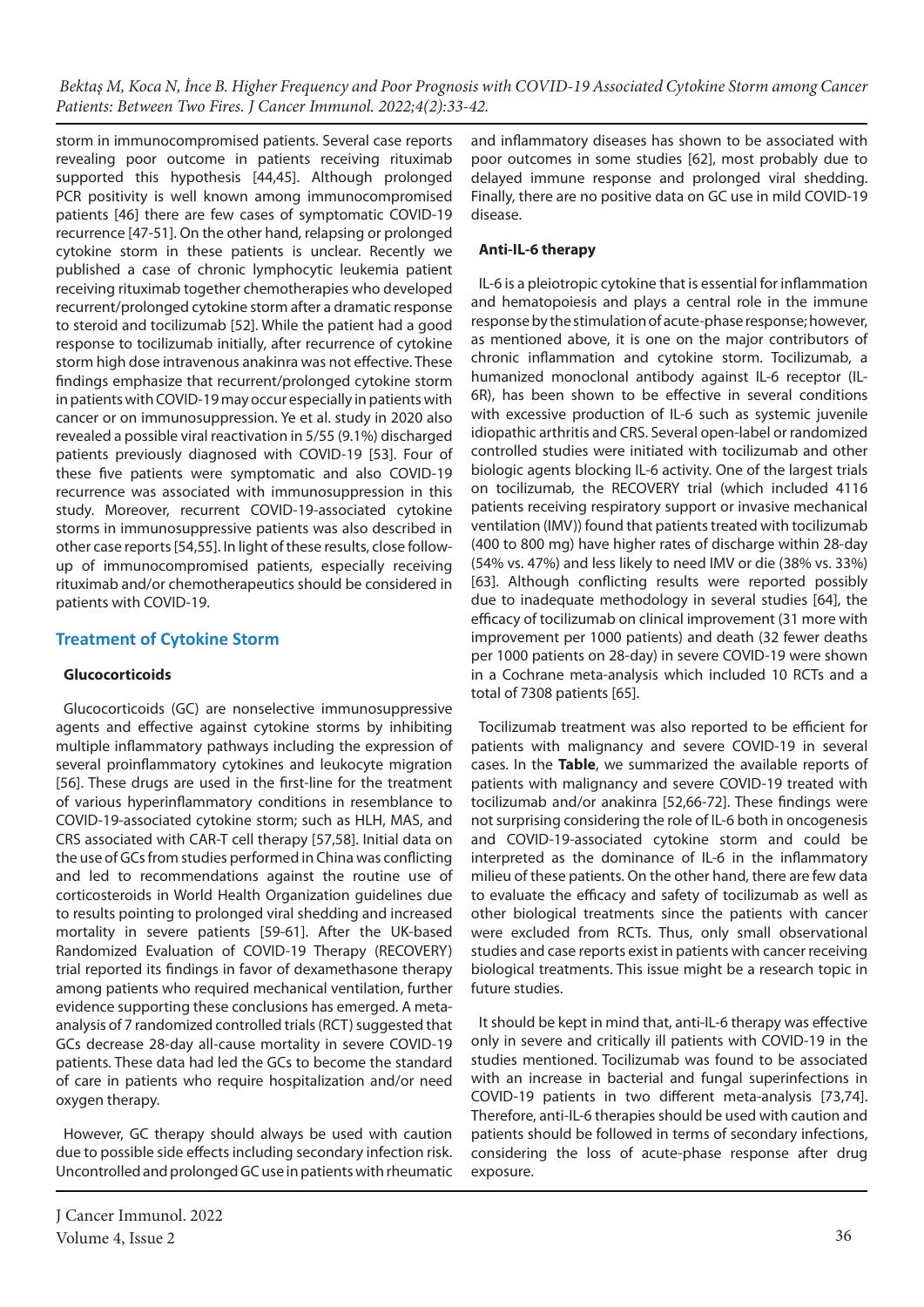|                            |             | Table: Case reports of patients with malignancy and COVID- |                                                        |                   | COVID-19 associated cytokine storm treatment | 19 treated with anti-cytokine therapies in available literature (English). |                                        |                         |
|----------------------------|-------------|------------------------------------------------------------|--------------------------------------------------------|-------------------|----------------------------------------------|----------------------------------------------------------------------------|----------------------------------------|-------------------------|
| Author                     | Age/<br>Sex | Malignancy                                                 | Treatment for<br>malignancy                            | treatment<br>Last | Glucocorticoids                              | First line                                                                 | case of resistance)<br>Second line (in | Last reported<br>status |
| Bouchlarhem et al.<br>[66] | 41/M        | CML blast phase                                            | HyperCVAD<br>Nilotinib                                 | 2 months ago      | DXM 6 mg                                     | Tocilizumab                                                                |                                        | discharge               |
| Lanceta et al. [67]        | 65/M        | Metastatic merkel<br>cell carcinoma                        | None                                                   | none              | Applied-dose<br>not specified                | Tocilizumab                                                                |                                        | discharge               |
| Bektas et al. [52]         | 52/M        | F                                                          | E<br>щ                                                 | 30 days ago       | MP 40 mg/day                                 | Tocilizumab                                                                | high dose iv.<br>Anakinra              | exitus                  |
| Innes et al. [91]          | 53/M        | CML blast phase<br>HSCT-GVHD                               | Glucocorticoids<br>Cyclosporin A<br>MMF                | ongoing           | None                                         | Tocilizumab                                                                | Ruxolitinib                            | discharge               |
| Di Lorenzo et al. [68]     | <b>M/69</b> | Stage IV prostate<br>cancer                                | LHRH agonism                                           | ongoing           | None                                         | Tocilizumab                                                                |                                        | discharge               |
| Bonomi et al. [69]         | 65/M        | adenocarcinoma<br>Metastatic lung                          | Carboplatin Pemetrexed<br>Pembrolizumab                | ongoing           | None                                         | Tocilizumab                                                                |                                        | discharge               |
| Ranger et al. [70]         | 52/M        | CML                                                        | Imatinib                                               | ongoing           | None                                         | Tocilizumab                                                                |                                        | discharge               |
| Zhang et al. [71]          | 60/M        | Myeloma                                                    | halidomide                                             | ongoing           | None                                         | Tocilizumab                                                                |                                        | discharge               |
|                            | 66/M        | Myeloma                                                    | Lenalidomide                                           | ongoing           | None                                         | tocilizumab                                                                |                                        | discharge               |
| Chaidos et al. [92]        | M/65        | Myeloma                                                    | Bortezomib and<br>panobinostat                         | ongoing           | None                                         | Tocilizumab                                                                |                                        | Tracheostomy<br>in ICU  |
|                            | 62/M        | Diffuse large B cell<br>lymphoma                           | 2nd line chemotherapy<br>Not specified                 | ongoing           | Applied-dose<br>not specified                | Tocilizumab                                                                | low-dose sc.<br>Anakinra               | exitus                  |
|                            | 50/F        | Rosai-Dorfman<br>syndrome                                  | 3rd line chemotherapy<br>Not specified                 | ongoing           | Applied-dose<br>not specified                | Tocilizumab                                                                | low-dose sc.<br>Anakinra               | exitus                  |
| Villegas et al. [72]       | 72/M        | F                                                          | $\mathbf{I}$<br>1st line chemotherapy<br>Not specified | ongoing           | Applied-dose<br>not specified                | Tocilizumab                                                                | low-dose sc.<br>Anakinra               | exitus                  |
|                            | 82/M        | macroglobulinemia<br>Waldenstrom's                         | 2nd line chemotherapy<br>Not specified                 | ongoing           | Applied-dose<br>not specified                | Tocilizumab                                                                | low-dose sc.<br>Anakinra               | exitus                  |
|                            | 56/F        | Diffuse large B cell<br>lymphoma                           | 1st line chemotherapy -<br>Not specified               | ongoing           | Applied-dose<br>not specified                | Tocilizumab                                                                | low-dose sc.<br>Anakinra               | exitus                  |

*Bektaş M, Koca N, İnce B. Higher Frequency and Poor Prognosis with COVID-19 Associated Cytokine Storm among Cancer Patients: Between Two Fires. J Cancer Immunol. 2022;4(2):33-42.*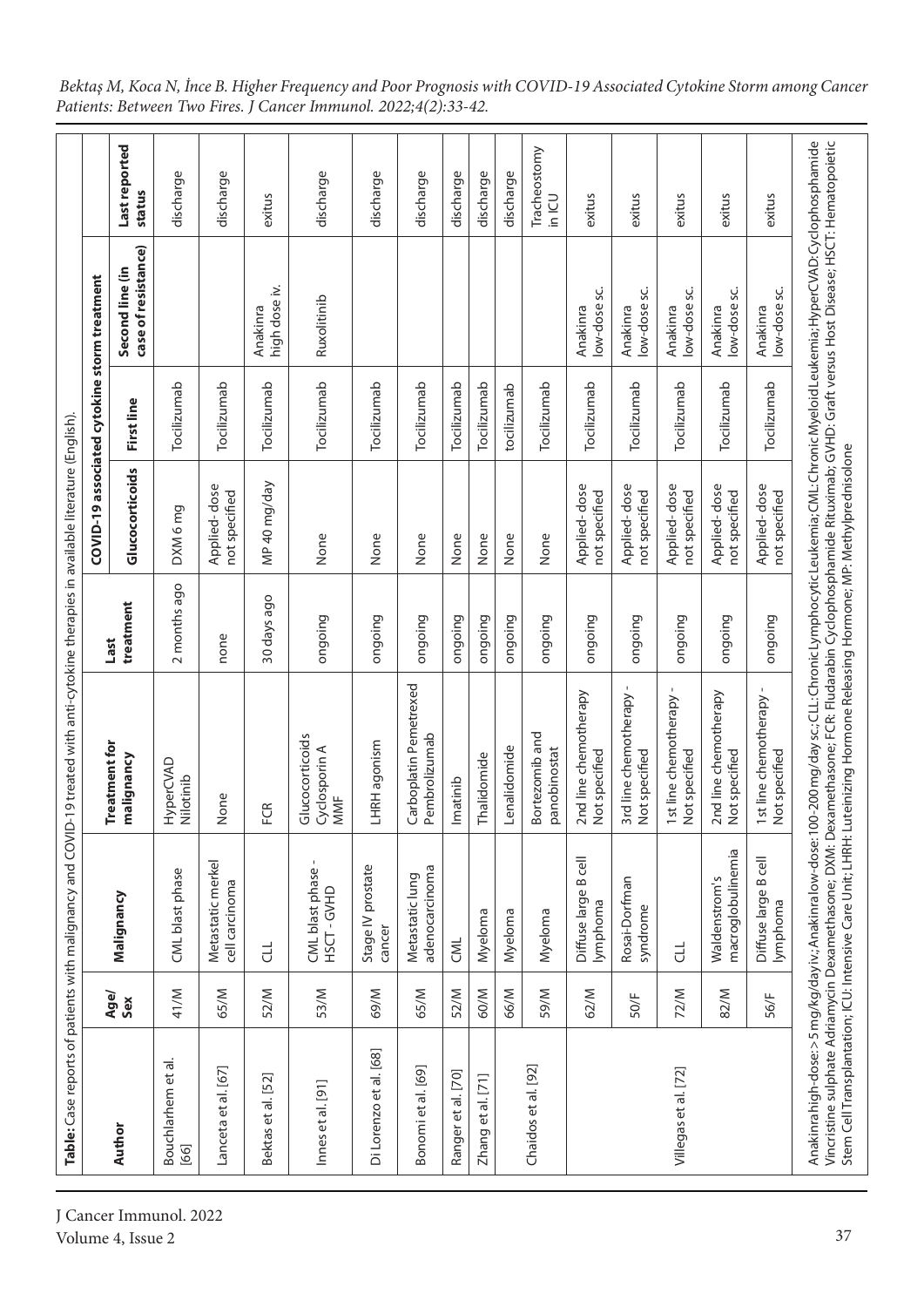# **Anti-IL-1 therapy**

The rationale for anti-IL-1 treatment for COVID-19 can be summarized as the role of inflammasome and its products in the development of COVID-19 manifestations and cytokine storm which has been stated above. Anakinra is a recombinant human IL-1 receptor antagonist protein and approved by the European Medicine Agency for autoinflammatory conditions such as FMF, cryopyrin associated periodic syndromes, and AOSD [75]. It is used subcutaneously in standard doses, and the possibility of using high doses intravenously is one of its most important advantages. In addition to its subcutaneous use in standard doses (100-200 mg/kg), the possibility of using high doses (up to 5 mg/kg twice a day) intravenously is one of its most important advantages. In one of the first trials that evaluates the efficacy of anakinra in patients with mildmoderate COVID-19 pneumonia, the efficacy of low-dose subcutaneous administration could not be demonstrated [76]. However, in recent studies, encouraging data on the effectiveness and safety of anakinra both at standard and high doses is accumulating, when administered to severe and critical patients [77-81]. A meta-analysis of eight observational studies and one randomized controlled trial revealed that anakinra reduces the mortality risk in patients admitted to hospital with moderate to severe COVID-19 pneumonia, especially in the presence of hyperinflammation (CRP >100 mg/L) without increasing infection risk [82]. The safety and efficacy of anakinra were established in patients with secondary HLH due to rheumatological conditions, cancer and infection both in adults and children [15,83,84]. The short half-life (4-6 hours) of anakinra also has the advantage of rapid withdrawal in case of infections or other complications in critically ill patients [67].

Efficacy of another anti-IL-1 option, canakinumab, humanized anti–interleukin-1β antibody was evaluated in COVID-19, albeit less often. A meta-analysis of available data (four observational studies, two RCTs) regarding the use of canakinumab on mild to severe COVID-19 pneumonia revealed lower mortality rate and decreased CRP levels in patients treated with canakinumab.

As a result, anti-IL-1 therapies can be used up to high doses in patients with hyperinflammatory response associated with COVID-19 who has comorbidities and an increased risk of secondary infections, based on the current data.

### **Janus kinase inhibitors**

JAK/STAT pathway provides signal transduction from cytokines, growth factors, and hormones, to the nuclei of cells. JAK members are activated by multiple interleukin receptors including IL-2, IL-4, IL-7, IL-9, IL-15, IL-21, and IFN-γ receptors [85]. Considering the role of these cytokines in severe COVID-19, interruption of the JAK /STAT pathway was thought to be beneficial [86]. Baricitinib exhibits anti-inflammatory

effects by reversible JAK inhibition and is approved by EMA for the treatment of rheumatoid arthritis and atopic dermatitis [87]. One of the largest RCTs on the efficacy of baricitinib, The Adaptive COVID-19 Treatment Trial 2, enrolled 1033 patients and revealed that treatment with baricitinib was superior to placebo in reducing time to recovery and was associated with fewer serious adverse events (AEs), although 28-day mortality was similar between groups (5.1% with baricitinib and remdesivir vs. 7.8% with remdesivir alone). Another RCT which included 1525 patients (COV-BARRIER) found that baricitinib 4 mg/day up to 14 days reduces 28 day and 60-day all-cause mortality (8% vs. 13% and 10% vs. 15%, respectively). The frequency of serious AEs, secondary infections, and thromboembolic events were similar between groups in both studies. Increased rate of serious side effects on long-term treatment for rheumatoid arthritis such as increased rate of serious infections (including zoster zona) or venous thrombosis was not observed in COVID-19 studies [88,89], possibly due to short term treatment in COVID-19. A Phase I/II Clinical Trial to evaluate the efficacy of baricitinib in onco-hematological patients with COVID19 is still in progress [90]. However, particularly in immunosuppressed or cancer patients, the possibility of these AEs should be kept in mind during treatment with JAK inhibitors.

This paper has some limitations. Most of the studies about biological therapies are consisted of small retrospective observational studies and/or case reports due to exclusion of cancer patients from RCTs was the main limitation. Lack of comparative data with the biological treatments in patients with COVID-19 accompanying cancer was another limitation.

# **Conclusion**

Patients with malignancy and/or receiving immunosuppressants are at high risk for complications, development of cytokine storm, and poor outcomes associated with COVID-19. Furthermore, recurrent/prolonged cytokine storm is an emerging potential life-threatening condition in patients with cancer or immunosuppressants beyond prolonged PCR positivity. Revealing the common pathways of inflammation for immune-mediated diseases, oncogenesis, and COVID-19-associated cytokine storm is crucial for the development of targeted therapies in patients accompanying cancer. Tocilizumab may be a good option in the treatment of cytokine storm in patients with cancer due to the crucial role of IL-6 both in cancer development and COVID-19-associated cytokine storm. Further studies including new therapeutic strategies are needed to improve outcomes in these patients.

# **Funding**

No specific funding was received from any bodies in the public, commercial or not-for-profit sectors to carry out work described in this article.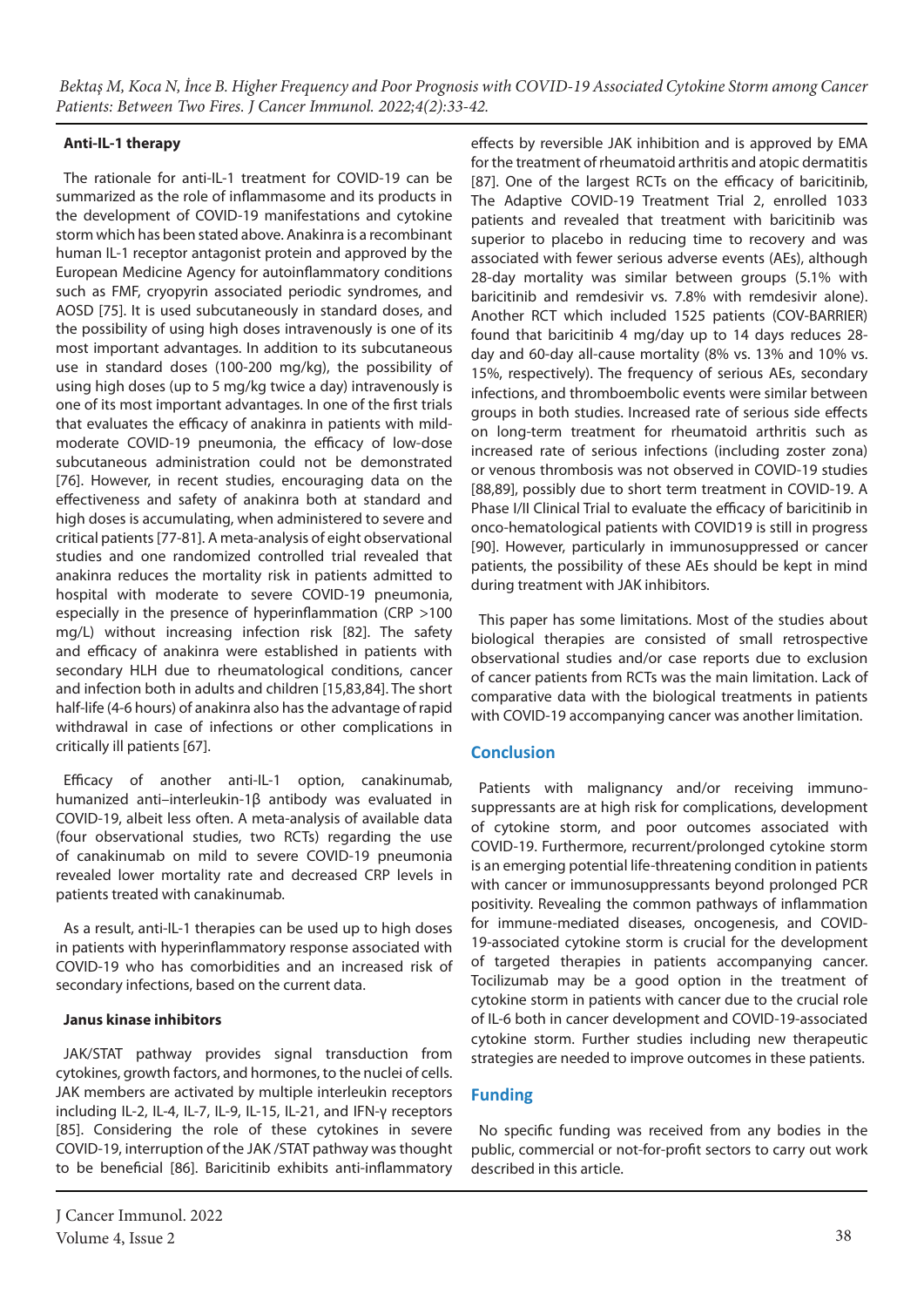#### **Conflicts of Interest**

Authors declare no conflicts of interest.

#### **References**

1. Zhou F, Yu T, Du R, Fan G, Liu Y, Liu Z, et al. Clinical course and risk factors for mortality of adult inpatients with COVID-19 in Wuhan, China: a retrospective cohort study. The Lancet. 2020 Mar 28;395(10229):1054-62.

2. Arellano-Llamas AA, Vela-Ojeda J, Hernandez-Caballero A. Chronic Lymphocytic Leukemia in the SARS-CoV-2 Pandemic. Current Oncology Reports. 2022 Jan 21:1-5.

3. Dai M, Liu D, Liu M, Zhou F, Li G, Chen Z, et al. Patients with cancer appear more vulnerable to SARS-CoV-2: a multicenter study during the COVID-19 outbreak. Cancer Discovery. 2020 Jun 1;10(6):783-91.

4. McGonagle D, Sharif K, O'Regan A, Bridgewood C. The role of cytokines including interleukin-6 in COVID-19 induced pneumonia and macrophage activation syndrome-like disease. Autoimmunity Reviews. 2020 Jun 1;19(6):102537.

5. Ye Q, Wang B, Mao J. The pathogenesis and treatment of theCytokine Storm'in COVID-19. Journal of Infection. 2020 Jun 1;80(6):607-13.

6. Gustine JN, Jones D. Immunopathology of Hyperinflammation in COVID-19. The American Journal of Pathology. 2021 Jan 1;191(1):4- 17.

7. Wu C, Chen X, Cai Y, Zhou X, Xu S, Huang H, et al. Risk factors associated with acute respiratory distress syndrome and death in patients with coronavirus disease 2019 pneumonia in Wuhan, China. JAMA Internal Medicine. 2020 Jul 1;180(7):934-43.

8. Sungnak W, Huang N, Bécavin C, Berg M, Queen R, Litvinukova M, et al. SARS-CoV-2 entry factors are highly expressed in nasal epithelial cells together with innate immune genes. Nature Medicine. 2020 May;26(5):681-7.

9. Koyama S, Ishii KJ, Coban C, Akira S. Innate immune response to viral infection. Cytokine. 2008 Sep 1;43(3):336-41.

10. Chau AS, Weber AG, Maria NI, Narain S, Liu A, Hajizadeh N, et al. The longitudinal immune response to coronavirus disease 2019: chasing the cytokine storm. Arthritis & Rheumatology. 2021 Jan;73(1):23-35.

11. Law HK, Cheung CY, Ng HY, Sia SF, Chan YO, Luk W, et al. Chemokine up-regulation in SARS-coronavirus–infected, monocytederived human dendritic cells. Blood. 2005 Oct 1;106(7):2366-74.

12. Channappanavar R, Fehr AR, Vijay R, Mack M, Zhao J, Meyerholz DK, et al. Dysregulated type I interferon and inflammatory monocytemacrophage responses cause lethal pneumonia in SARS-CoVinfected mice. Cell Host & Microbe. 2016 Feb 10;19(2):181-93.

13. López-Reyes A, Martinez-Armenta C, Espinosa-Velázquez R, Vázquez-Cárdenas P, Cruz-Ramos M, Palacios-Gonzalez B, et al. NLRP3 inflammasome: the stormy link between obesity and COVID-19. Frontiers in Immunology. 2020 Oct 30;11:2875.

14. Dinarello CA, van der Meer JW. Treating inflammation by blocking interleukin-1 in humans. Seminars in Immunology. 2013 Dec 15;25(6):469-84.

15. Eloseily EM, Weiser P, Crayne CB, Haines H, Mannion ML, Stoll ML, et al. Benefit of anakinra in treating pediatric secondary hemophagocytic lymphohistiocytosis. Arthritis & Rheumatology. 2020 Feb;72(2):326-34.

16. Malireddi R, Kanneganti TD. Role of type I interferons in inflammasome activation, cell death, and disease during microbial infection. Frontiers in Cellular and Infection Microbiology. 2013 Nov 12;3:77.

17. Zhou Z, Ren L, Zhang L, Zhong J, Xiao Y, Jia Z, et al. Heightened innate immune responses in the respiratory tract of COVID-19 patients. Cell host & Microbe. 2020 Jun 10;27(6):883-90.

18. Rodrigues TS, de Sá KS, Ishimoto AY, Becerra A, Oliveira S, Almeida L, et al. Inflammasomes are activated in response to SARS-CoV-2 infection and are associated with COVID-19 severity in patients. Journal of Experimental Medicine. 2021 Mar 1;218(3).

19. Bryant C. COVID-19 stokes inflammasomes. Journal of Experimental Medicine. 2021 Mar 1;218(3).

20. Dai M, Liu D, Liu M, Zhou F, Li G, Chen Z, et al. Patients with cancer appear more vulnerable to SARS-CoV-2: a multicenter study during the COVID-19 outbreak. Cancer Discovery. 2020 Jun 1;10(6):783-91.

21. Zhang L, Zhu F, Xie L, Wang C, Wang J, Chen R, et al. Clinical characteristics of COVID-19-infected cancer patients: a retrospective case study in three hospitals within Wuhan, China. Annals of Oncology. 2020 Jul 1;31(7):894-901.

22. Liang W, Guan W, Chen R, Wang W, Li J, Xu K, et al. Cancer patients in SARS-CoV-2 infection: a nationwide analysis in China. The Lancet Oncology. 2020 Mar 1;21(3):335-7.

23. Do HT, Lee CH, Cho J. Chemokines and their receptors: multifaceted roles in cancer progression and potential value as cancer prognostic markers. Cancers. 2020 Feb;12(2):287.

24. Benoy IH, Salgado R, Van Dam P, Geboers K, Van Marck E, Scharpé S, et al. Increased serum interleukin-8 in patients with early and metastatic breast cancer correlates with early dissemination and survival. Clinical Cancer Research. 2004 Nov 1;10(21):7157-62.

25. Choy EH, Isenberg DA, Garrood T, Farrow S, Ioannou Y, Bird H, et al. Therapeutic benefit of blocking interleukin‐6 activity with an anti– interleukin‐6 receptor monoclonal antibody in rheumatoid arthritis: a randomized, double‐blind, placebo‐controlled, dose‐escalation trial. Arthritis & Rheumatism. 2002 Dec;46(12):3143-50.

26. Stone JH, Tuckwell K, Dimonaco S, Klearman M, Aringer M, Blockmans D, et al. Trial of tocilizumab in giant-cell arteritis. New England Journal of Medicine. 2017 Jul 27;377(4):317-28.

27. Castañeda S, Martínez-Quintanilla D, Martín-Varillas JL, García-Castañeda N, Atienza-Mateo B, González-Gay MA. Tocilizumab for the treatment of adult-onset Still's disease. Expert Opinion on Biological Therapy. 2019 Apr 3;19(4):273-86.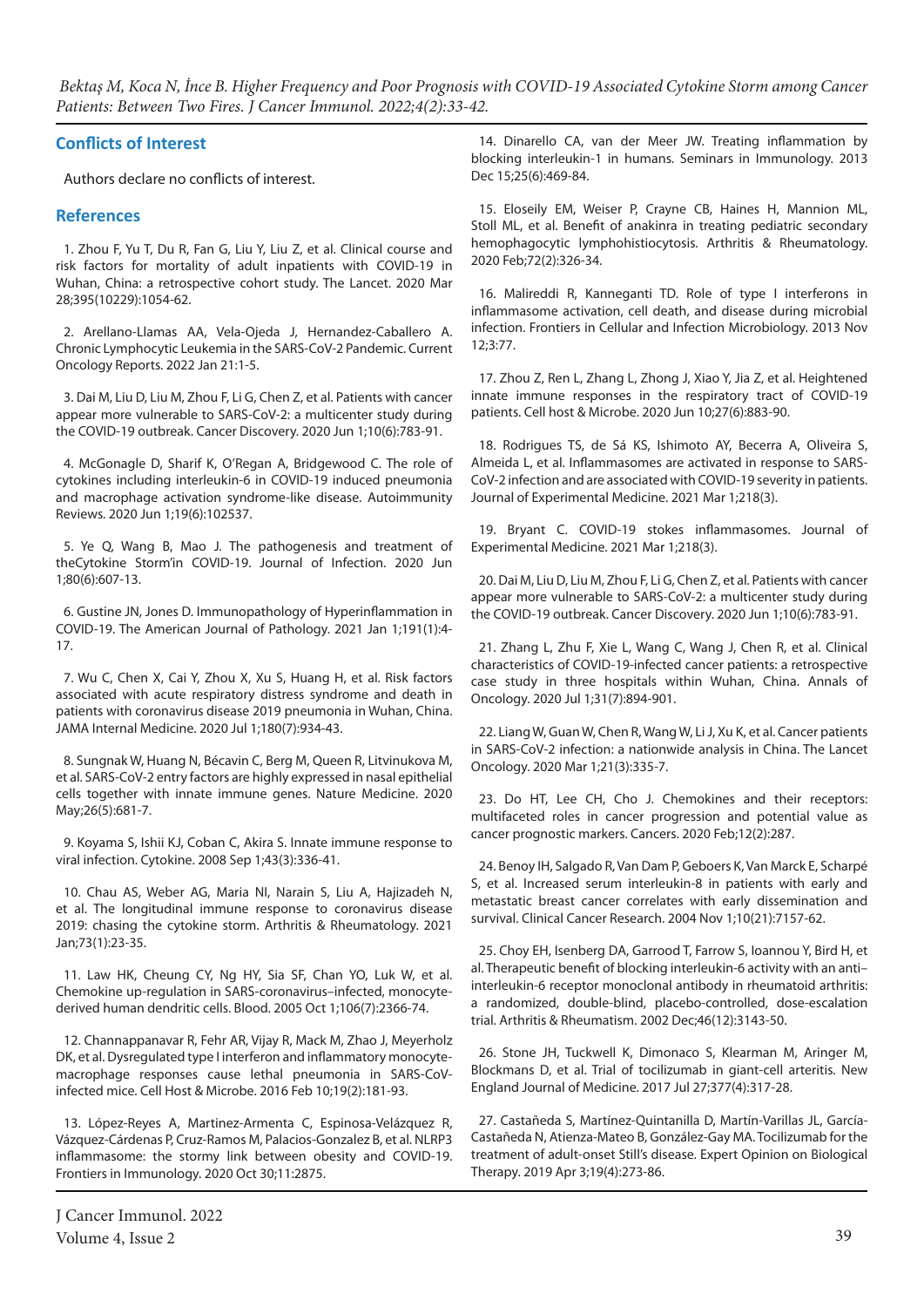28. Karakasheva TA, Lin EW, Tang Q, Qiao E, Waldron TJ, Soni M, et al. IL-6 mediates cross-talk between tumor cells and activated fibroblasts in the tumor microenvironment. Cancer Research. 2018 Sep 1;78(17):4957-70.

29. Kato T, Noma K, Ohara T, Kashima H, Katsura Y, Sato H, et al. Cancer-associated fibroblasts affect intratumoral CD8+ and FoxP3+ T cells via IL6 in the tumor microenvironment. Clinical Cancer Research. 2018 Oct 1;24(19):4820-33.

30. Gotthardt D, Putz EM, Straka E, Kudweis P, Biaggio M, Poli V, et al. Loss of STAT3 in murine NK cells enhances NK cell–dependent tumor surveillance. Blood, The Journal of the American Society of Hematology. 2014 Oct 9;124(15):2370-9.

31. Gadó K, Domján G, Hegyesi H, Falus A. Role of interleukin‐6 in the pathogenesis of multiple myeloma. Cell Biology International. 2000 Apr;24(4):195-209.

32. Kurzrock R, Redman J, Cabanillas F, Jones D, Rothberg J, Talpaz M. Serum interleukin 6 levels are elevated in lymphoma patients and correlate with survival in advanced Hodgkin's disease and with B symptoms. Cancer Research. 1993 May 1;53(9):2118-22.

33. Altundag O, Altundag K, Gunduz E. Interleukin-6 and C-reactive protein in metastatic renal cell carcinoma. Journal of Clinical Oncology. 2004 Dec;23(5):1044-1045.

34. Kurzrock R, Voorhees PM, Casper C, Furman RR, Fayad L, Lonial S, et al. A phase I, open-label study of siltuximab, an anti–IL-6 monoclonal antibody, in patients with B-cell non-Hodgkin lymphoma, multiple myeloma, or Castleman disease. Clinical Cancer Research. 2013 Jul 1;19(13):3659-70.

35. Voorhees PM, Manges RF, Sonneveld P, Jagannath S, Somlo G, Krishnan A, et al. A phase 2 multicentre study of siltuximab, an anti‐ interleukin‐6 monoclonal antibody, in patients with relapsed or refractory multiple myeloma. British Journal of Haematology. 2013 May;161(3):357-66.

36. Kotch C, Barrett D, Teachey DT. Tocilizumab for the treatment of chimeric antigen receptor T cell-induced cytokine release syndrome. Expert Review of Clinical Immunology. 2019 Aug 3;15(8):813-22.

37. Hirano T, Murakami M. COVID-19: a new virus, but a familiar receptor and cytokine release syndrome. Immunity. 2020 May 19;52(5):731-3.

38. Ansems M, Span PN. The tumor microenvironment and radiotherapy response; a central role for cancer-associated fibroblasts. Clinical and Translational Radiation Oncology. 2020 May 1;22:90-7.

39. Stoll JR, Vaidya TS, Mori S, Dusza SW, Lacouture ME, Markova A. Association of interleukin-6 and tumor necrosis factor-α with mortality in hospitalized patients with cancer. Journal of the American Academy of Dermatology. 2021 Feb 1;84(2):273-82.

40. Strangfeld A, Schäfer M, Gianfrancesco MA, Lawson-Tovey S, Liew JW, Ljung L, et al. Factors associated with COVID-19-related death in people with rheumatic diseases: results from the COVID-19 Global Rheumatology Alliance physician-reported registry. Annals of the Rheumatic Diseases. 2021 Jul 1;80(7):930-42.

J Cancer Immunol. 2022 Volume 4, Issue 2  $\sim$  40

41. Zhang M, Bai X, Cao W, Ji J, Wang L, Yang Y, et al. The Influence of Corticosteroids, Immunosuppressants and Biologics on Patients With Inflammatory Bowel Diseases, Psoriasis and Rheumatic Diseases in the Era of COVID-19: A Review of Current Evidence. Frontiers in Immunology. 2021:2571.

42. Akama‐Garren EH, Li JX. Prior immunosuppressive therapy is associated with mortality in COVID‐19 patients: A retrospective study of 835 patients. Journal of Medical Virology. 2021 Oct;93(10):5768-76.

43. Avouac J, Drumez E, Hachulla E, Seror R, Georgin-Lavialle S, El Mahou S, et al. COVID-19 outcomes in patients with inflammatory rheumatic and musculoskeletal diseases treated with rituximab: a cohort study. The Lancet Rheumatology. 2021 Jun 1;3(6):e419-26.

44. Tepasse PR, Hafezi W, Lutz M, Kühn J, Wilms C, Wiewrodt R, et al. Persisting SARS‐CoV‐2 viraemia after rituximab therapy: two cases with fatal outcome and a review of the literature. British Journal of Haematology. 2020 Jul;190(2):185-8.

45. Lancman G, Mascarenhas J, Bar-Natan M. Severe COVID-19 virus reactivation following treatment for B cell acute lymphoblastic leukemia. Journal of Hematology & Oncology. 2020 Dec;13(1):1-3.

46. Niyonkuru M, Pedersen RM, Assing K, Andersen TE, Skov MN, Johansen IS, et al. Prolonged viral shedding of SARS-CoV-2 in two immunocompromised patients, a case report. BMC Infectious Diseases. 2021 Dec;21(1):1-5.

47. Niess H, Börner N, Muenchhoff M, Khatamzas E, Stangl M, Graf A, et al. Liver transplantation in a patient after COVID‐19–Rapid loss of antibodies and prolonged viral RNA shedding. American Journal of Transplantation. 2021 Apr;21(4):1629-32.

48. Paybast S, Shahrab F, Hejazi SA. Recurrence of COVID-19 in a Patient With NMO Spectrum Disorder While Treating With Rituximab: A Case Report and Review of the Literature. The Neurologist. 2021 Nov;26(6):281.

49. He F, Luo Q, Lei M, Fan L, Shao X, Hu K, et al. Successful recovery of recurrence of positive SARS-CoV-2 RNA in COVID-19 patient with systemic lupus erythematosus: a case report and review. Clinical Rheumatology. 2020 Sep;39(9):2803-10.

50. Murillo-Zamora E, Trujillo X, Huerta M, Ríos-Silva M, Aguilar-Sollano F, Mendoza-Cano O. Symptomatic SARS-COV-2 reinfection: healthcare workers and immunosuppressed individuals at high risk. BMC Infectious Diseases. 2021 Dec;21(1):1-5.

51. Gulati K, Prendecki M, Clarke C, Willicombe M, McAdoo S. COVID-19 reinfection in a patient receiving immunosuppressive treatment for antineutrophil cytoplasmic antibody-associated vasculitis. Arthritis Rheumatology .2021 Jun;73(6):1091-1092

52. Bektaş M, Özdemir G. Protracted or recurrent COVID-19 associated cytokine storm in a patient with chronic lymphocytic leukemia receiving rituximab-based chemotherapy. Clinical Immunology. 2022 Mar; 236:108936.

53. Ye G, Pan Z, Pan Y, Deng Q, Chen L, Li J, et al. Clinical characteristics of severe acute respiratory syndrome coronavirus 2 reactivation. Journal of Infection. 2020 May 1;80(5):e14-7.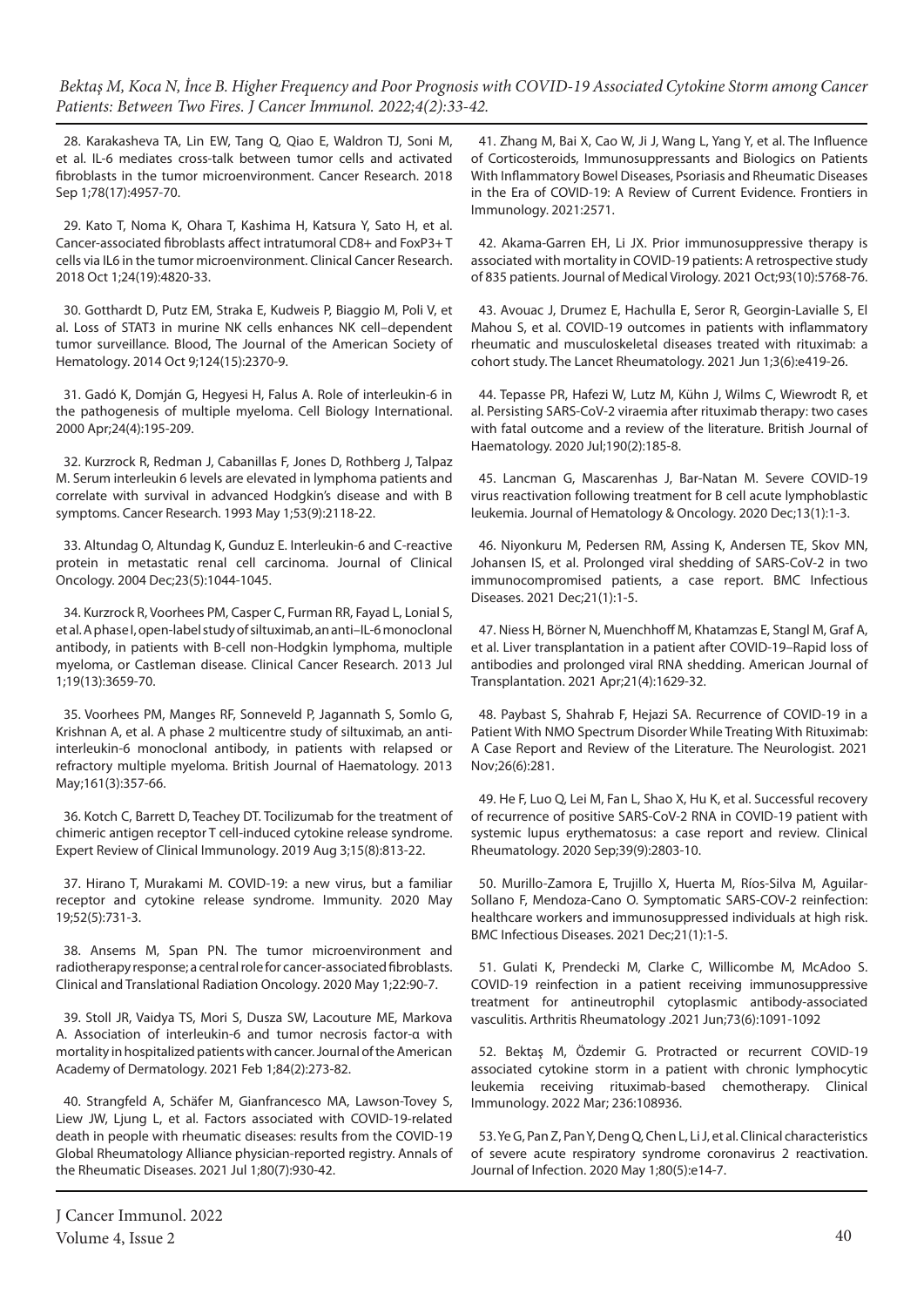54. Rodríguez-Espinosa D, Broseta Monzó JJ, Casals Q, Piñeiro GJ, Rodas L, Vera M, et al. Fatal SARS-CoV-2 reinfection in an immunosuppressed patient on hemodialysis. Journal of Nephrology. 2021 Aug;34(4):1041-3.

55. Reuken PA, Stallmach A, Pletz MW, Brandt C, Andreas N, Hahnfeld S, et al. Severe clinical relapse in an immunocompromised host with persistent SARS-CoV-2 infection. Leukemia. 2021 Mar;35(3):920-3.

56. Strehl C, Ehlers L, Gaber T, Buttgereit F. Glucocorticoids—All-Rounders tackling the versatile players of the immune system. Frontiers in Immunology. 2019 Jul 24;10:1744.

57. Jamilloux Y, Gerfaud-Valentin M, Henry T, Sève P. Treatment of adult-onset Still's disease: a review. Therapeutics and Clinical Risk Management. 2015;11:33.

58. Behrens EM, Koretzky GA. Review: cytokine storm syndrome: looking toward the precision medicine era. Arthritis Rheumatology. 2017;69:1135–1143.

59. Li X, Xu S, Yu M, Wang K, Tao Y, Zhou Y, et al. Risk factors for severity and mortality in adult COVID-19 inpatients in Wuhan. Journal of Allergy and Clinical Immunology. 2020 Jul 1;146(1):110-8.

60. Lu X, Chen T, Wang Y, Wang J, Yan F. Adjuvant corticosteroid therapy for critically ill patients with COVID-19. Critical Care. 2020 Dec;24(1):1-4.

61. Dagens A, Sigfrid L, Cai E, Lipworth S, Cheng V, Harris E, Bannister P, Rigby I, Horby P. Scope, quality, and inclusivity of clinical guidelines produced early in the covid-19 pandemic: rapid review. BMJ. 2020 May 26;369.

62. FAI2R/SFR/SNFMI/SOFREMIP/CRI/IMIDIATE consortium and contributors. Severity of COVID-19 and survival in patients with rheumatic and inflammatory diseases: data from the French RMD COVID-19 cohort of 694 patients. Annals of the Rheumatic Diseases. 2021 Apr;80(4):527-38.

63. Horby PW, Campbell M, Staplin N, Spata E, Emberson JR, Pessoa-Amorim G, et al. Tocilizumab in patients admitted to hospital with COVID-19 (RECOVERY): preliminary results of a randomised, controlled, open-label, platform trial. Medrxiv. 2021 May 1;397(10285):1637-1645..

64. Angriman F, Ferreyro BL, Burry L, Fan E, Ferguson ND, Husain S, et al. Interleukin-6 receptor blockade in patients with COVID-19: placing clinical trials into context. The Lancet Respiratory Medicine. 2021 Jun 1;9(6):655-64.

65. Ghosn L, Chaimani A, Evrenoglou T, Davidson M, Graña C, Schmucker C, et al. Interleukin-6 blocking agents for treating COVID‐19: a living systematic review. Cochrane Database of Systematic Reviews. 2021 Mar 18;3(3):CD013881.

66. Bouchlarhem A, Es-Saad O, Haddar L, Lamzouri O, Elaidouni G, Mimouni H, et al. Special case of a patient in the blast phase of chronic myeloid leukemia successfully treated with tocilizumab during critical SARS-CoV-2 infection. Journal of International Medical Research. 2022 Mar;50(3):03000605221082875.

67. Lanceta J, Toprak M, Rosca OC. Merkel cell carcinoma presenting as a malignant pleural effusion post‐COVID‐19 hospitalization: A case report and literature review. Diagnostic Cytopathology. 2022 Jan;50(1):E37-41.

68. Di Lorenzo G, Buonerba L, Ingenito C, Crocetto F, Buonerba C, Libroia A, et al. Clinical characteristics of metastatic prostate cancer patients infected with COVID-19 in South Italy. Oncology. 2020;98(10):743-7.

69. Bonomi M, Maltese M, Brighenti M, Muri M, Passalacqua R. Tocilizumab for COVID-19 Pneumonia in a Patient With Non–Smallcell Lung Cancer Treated With Chemoimmunotherapy. Clinical Lung Cancer. 2021 Jan;22(1):e67.

70. Ranger A, Haji R, Kaczmarski R, Danga A. Interleukin‐6 Blockade Treatment for COVID‐19 associated Cytokine Release Syndrome in a Patient with Poorly Controlled Chronic Myeloid Leukaemia. British Journal of Haematology. 2020 Aug;190(3):e128-e130.

71. Zhang X, Song K, Tong F, Fei M, Guo H, Lu Z, et al. First case of COVID-19 in a patient with multiple myeloma successfully treated with tocilizumab. Blood Advances. 2020 Apr 14;4(7):1307.

72. Villegas C, Poza M, Talayero P, Teller JM, Zafra D, Garcia C, Vera E, Hidalgo M, Lopez N, Cuellar C, Zamanillo I. IL-1R blockade is not effective in patients with hematological malignancies and severe SARS-CoV-2 infection. Annals of Hematology. 2020 Dec;99(12):2953- 6.

73. Satyanarayana G, Enriquez KT, Sun T, Klein EJ, Abidi M, Advani SM, et al. Coinfections in Patients With Cancer and COVID-19: A COVID-19 and Cancer Consortium (CCC19) Study. Open Forum Infectious Diseases. 2022 Feb 14;9(3):ofac037.

74. Peng J, Fu M, Mei H, Zheng H, Liang G, She X, Wang Q, Liu W. Efficacy and secondary infection risk of tocilizumab, sarilumab and anakinra in COVID‐19 patients: A systematic review and meta‐ analysis. Reviews in Medical Virology. 2021 Sep 24:e2295.

75. Agency, E.M. Kineret (anakinra). SUMMARY OF PRODUCT CHARACTERISTICS. April 10, 2022]; Available from: https://www. ema.europa.eu/en/documents/product-information/kineret-eparproduct-information\_en.pdf.

76. Tharaux PL, Pialoux G, Pavot A, Mariette X, Hermine O, Resche-Rigon M, et al. Effect of anakinra versus usual care in adults in hospital with COVID-19 and mild-to-moderate pneumonia (CORIMUNO-ANA-1): a randomised controlled trial. The Lancet Respiratory Medicine. 2021 Mar 1;9(3):295-304.

77. Huet T, Beaussier H, Voisin O, Jouveshomme S, Dauriat G, Lazareth I, et al. Anakinra for severe forms of COVID-19: a cohort study. The Lancet Rheumatology. 2020 Jul 1;2(7):e393-400.

78. Cavalli G, De Luca G, Campochiaro C, Della-Torre E, Ripa M, Canetti D, et al. Interleukin-1 blockade with high-dose anakinra in patients with COVID-19, acute respiratory distress syndrome, and hyperinflammation: a retrospective cohort study. The Lancet Rheumatology. 2020 Jun 1;2(6):e325-31.

79. Pontali E, Volpi S, Antonucci G, Castellaneta M, Buzzi D, Tricerri F, et al. Safety and efficacy of early high-dose IV anakinra in severe COVID-19 lung disease. Journal of Allergy and Clinical Immunology. 2020 Jul 1;146(1):213-5.